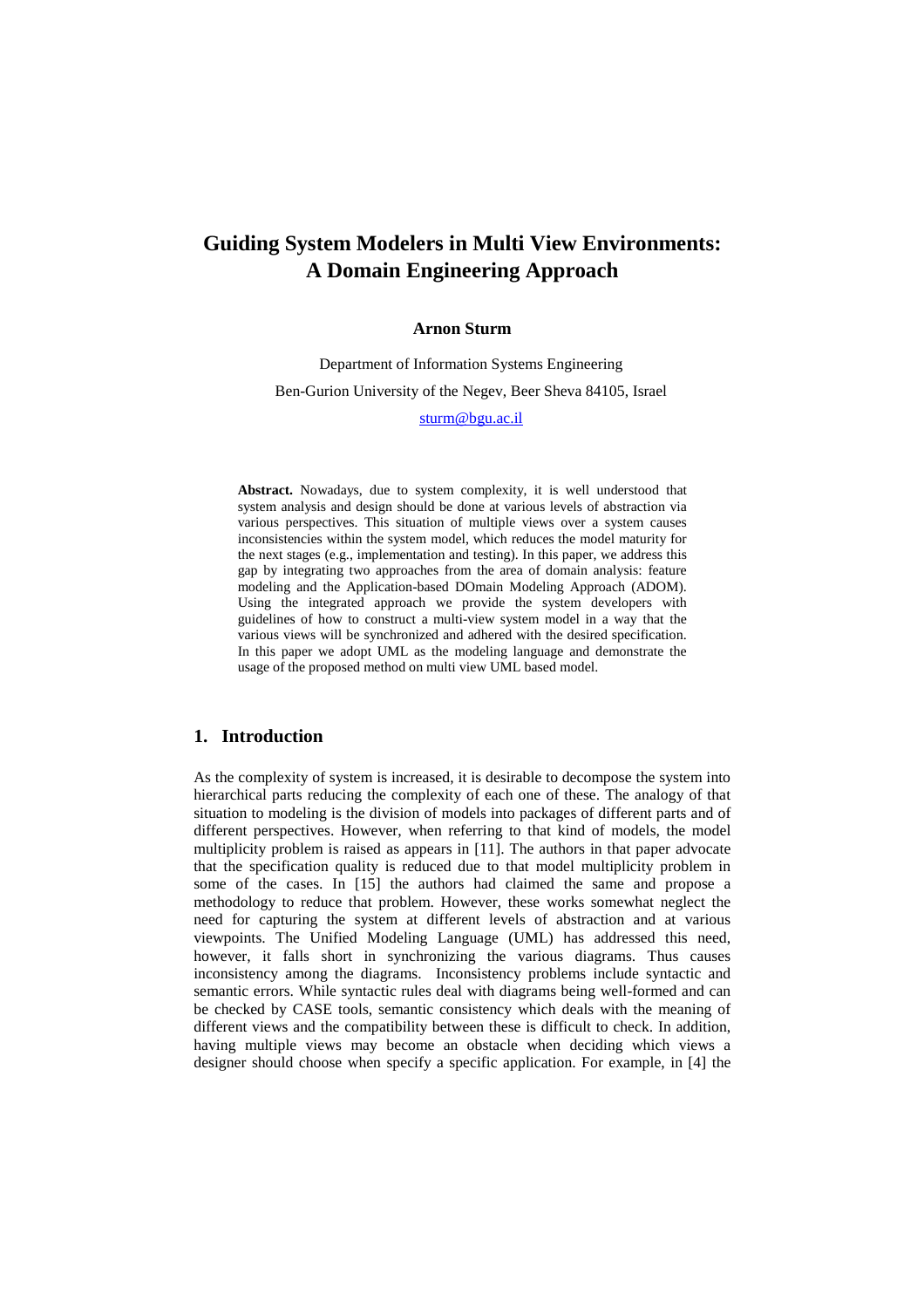authors survey the usage of UML and found that it is only partially used with respect to the multiple aspects specification.

In this paper we address both the designer guidance problem as well as the support for consistency in multiple-view environments problem. In particular, we utilize two approaches originated from the domain analysis era, namely, feature modeling [9], and the Application-based Domain Modeling (ADOM) [12, 16] for the task at hand.

Feature modeling enables defining the prominent and distinctive user visible characteristics of a system [8]. When referring to a domain, feature modeling captures the commonality and variability among the applications of that domain.

ADOM treats a domain as an application in its own right that needs to be modeled before systems in that domain are specified and designed, yet the entire domain is modeled as a regular application that serves as a reference to applications in that domain. The same paradigm, along with its semantics—the set of concepts, and its syntax—the set of symbols, is used for specifying domains and the applications within them. The modeled domain structure and behavior serve to define and enforce static and dynamic constraints on application models in that domain. ADOM consists of three layers: (1) the language layer, which is concerned with the underlying modeling language, pertinent ontologies, and their constraints; (2) the domain layer, which uses the language defined within the language layer to model the various domains, including the building blocks of each domain and the relationships among them; and (3) the application layer, which consists of domain-specific system models. The ADOM approach explicitly enforces constraints among the different layers: the domain layer enforces constraints on the application layer, while the language layer enforces constraints on both the application and domain layers.

We advocate that the integration of both approaches: feature modeling and ADOM leads to an increase within a systems specification quality due to the guidelines provided to developers and due to the constraints provided (and checked) within the domain model.

The rest of the paper is organized as follows. Section 2 reviews studies related to the problem of consistency in multi-view approaches and to the problem of missing guidelines for developing system specifications. Section 3 introduces the principles on which the integrated approach works and demonstrates its use. In Section 4 we conclude and set our plans for the continuous research.

# **2. Literature Review**

Modeling complex system includes structural and behavioral aspects. For example, in UML different diagrams, or views, deal with different aspects of the system. Using different views assists in focusing on the specific developed aspect and in keeping each diagram size reasonable. However, having different views of the same system raises consistency problems between the different views. In addition, the problem of which views are required for a specific application remains unsolved.

In [14] the author provides a comprehensive survey related to consistency and integration problems occur in UML models. These originated due to the multiple view definition. Furthermore, the proposed solutions only partially addressed the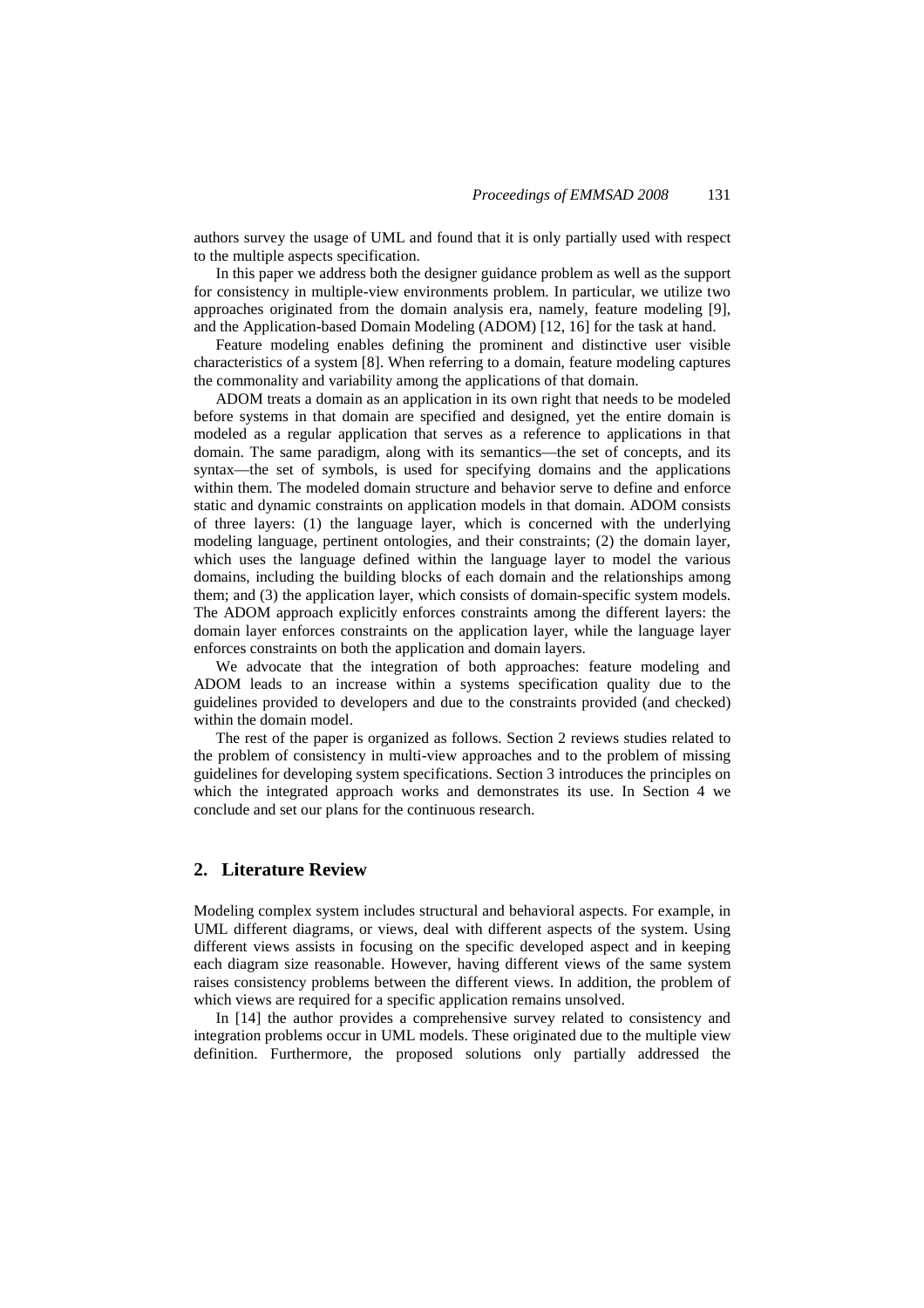aforementioned problems. In addition, that paper proposes TLOOF, which is a framework that addresses that problem. However, although providing tools for keeping consistency and avoiding integration problems, TLOOF does not provide guidelines for the system developers of which views (i.e., diagrams) are required for a specific application.

In [1] the author aims at providing guidelines for creating an analysis model that is both complete and correct. However, these guidelines refer mainly to the development process perspective neglecting the process artifacts, i.e., the models. Thus, there is no reference for handling the consistency problem.

Other approaches originated for the domain engineering area [6]. For example, the feature modeling technique has been used for that purpose. In [2] the authors propose a template based approach for mapping feature models to other models to represent variability. A similar approach appears in [10]. In [7] the proposed approach also associates features with models. The latter approaches narrow the system specification to be configurative and restrict the addition of new features to the system specification.

In [13] the authors experiment the correctness and completeness of a system UML–based specification when providing a domain model. The results of that experiment showed that when providing a domain model the completeness of the application model is increased. However, the experiment checked the various views (i.e., diagram) separately, and the subjects were asked to provide specific views. Thus, the consistency among views and integration problems were out of the scope of that work.

## **3. The Proposed Approach**

Following the gaps aforementioned, in this paper we aim at providing an approach to enable the provisioning of guidelines for specifying applications in multi-view environments. By guidelines, we refer to what are the views that should be provided when specifying a specific application and what are the elements within these views that should be instantiated. We support two types of instantiation: specialization and configuration. In addition, we would like the approach to be able to enforce various constraints that will maintain the integrity among the various views.

 In order to facilitate the proposed approach we utilize two complementary techniques: feature modeling and the ADOM approach, and refer to a model at two levels: the domain level and the application level.

# **3.1. The Domain Level**

 The domain level models provide specification guidelines, serve as a validation template, and enforce multi-view consistency. For that purpose, the domain level consists of the following:

*A feature model:* The feature model aims at capturing the features applicable to a specific domain. In particular, we adopt the cardinality-based version as appear in [3].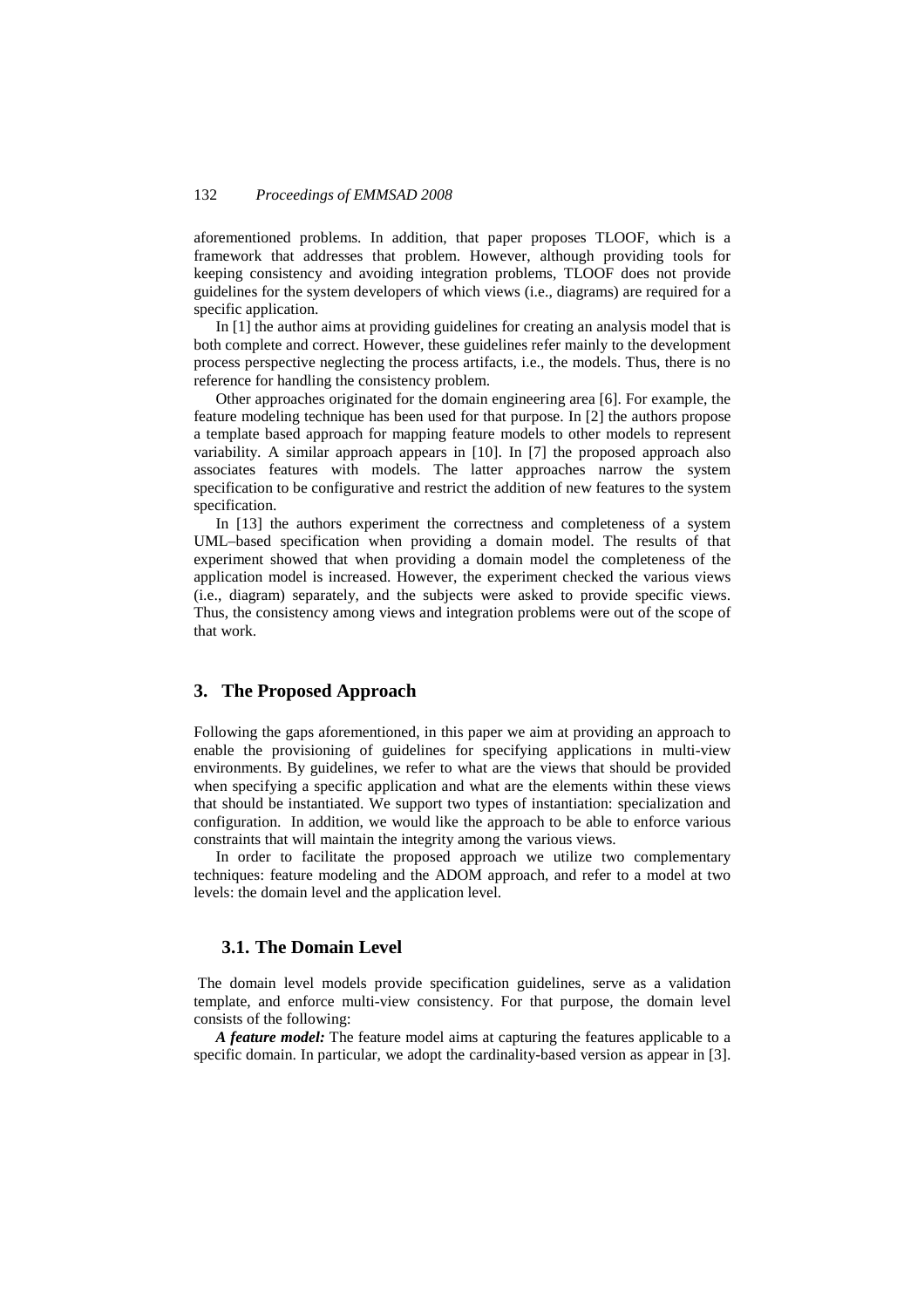However, we used the feature models at different level of abstraction. That is, an instantiation of the feature model might be a configuration, a specialization as appear in [8] but may also include sub typing of the various features and new features can be added as well. The feature model serves as an external point of view of the system and should help the designer to capture the system internal structure (and functionality). Figure 1 presents a feature model of a Resources Allocation and Tracking (RAT) domain and its instantiation related to an elevator control system. The RAT domain consists of applications that process customer requests, allocate resources to realize those requests and monitor the status of requests at all times [5]. The elevator control system is responsible for the registration of passenger requests, allocating an elevator for that request, and handling the request.



**Fig. 1.** A domain feature model and its instantiation within the RAT domain



**Fig. 2.** A use case diagram of the RAT domain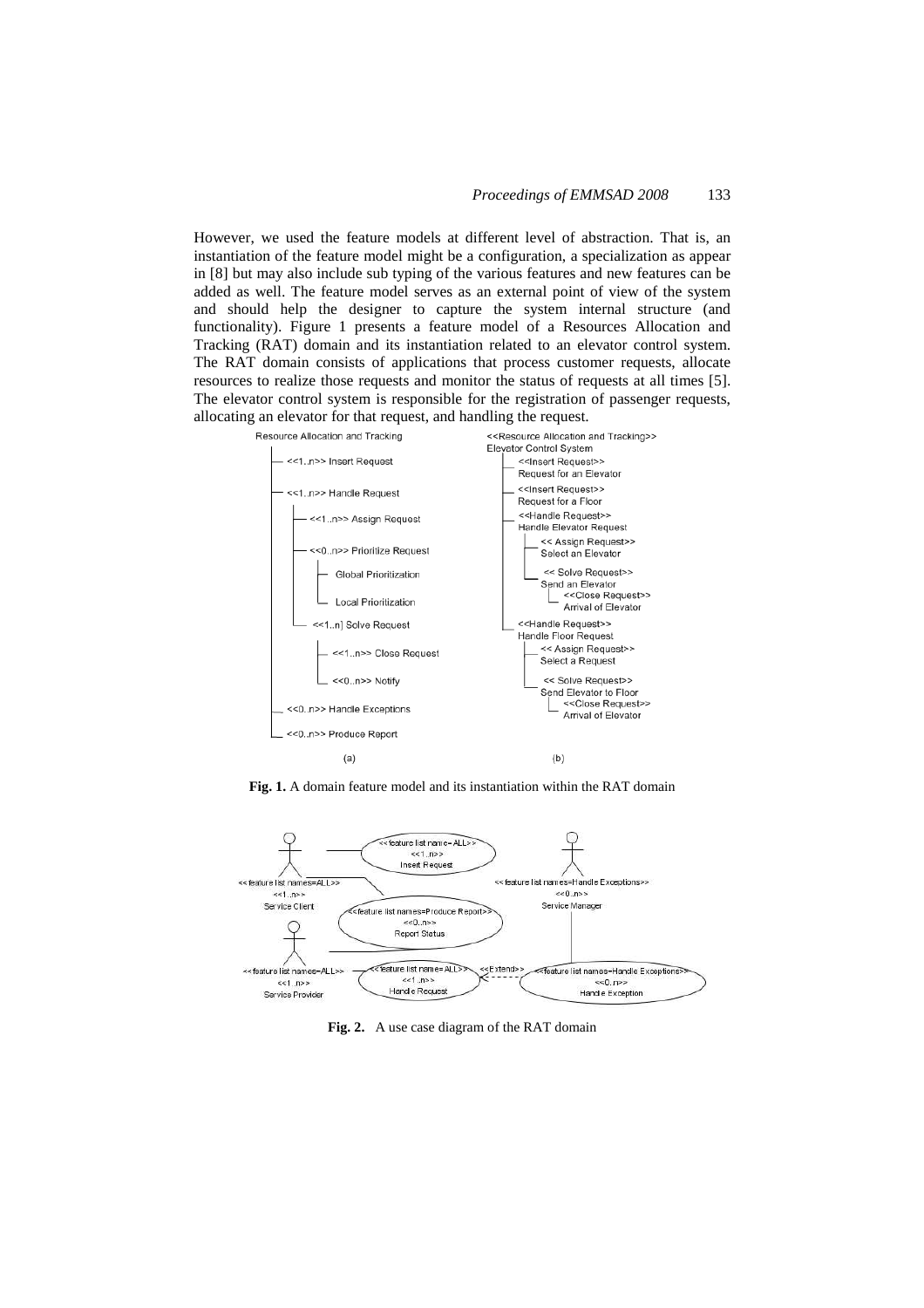

**Fig. 3.** A class diagram of the RAT domain



**Fig. 4.** A Handle a Service Request by a Service Provider SD belongs to the RAT domain



**Fig. 5.** A Check Service Request Status by a SD belongs to the RAT domain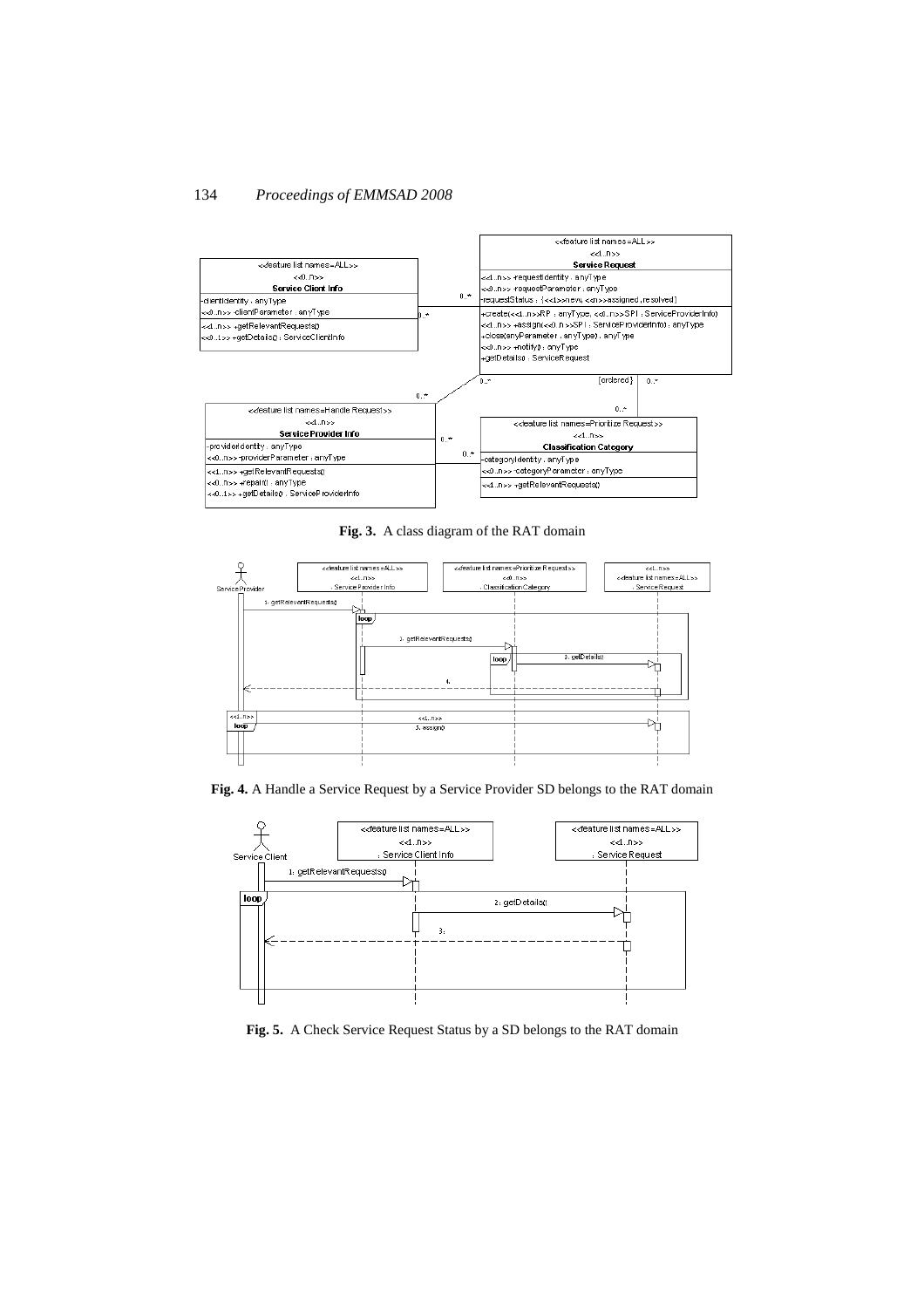*A functional (multi-views) model***:** The functional model may include structural diagrams, behavioral diagrams, dynamic behavioral diagrams, etc. In this paper, we adopt UML as the modeling language, thus the functional model may include class diagrams, use case models, sequence diagrams, etc. The functional model is represented by following the guidelines of the ADOM approach. In particular, each element within the model is associated with a multiplicity indicator which determines the number of instantiations that can be part of application models in the specific context. This is denoted by the  $\ll$ min, max $\gg$  annotation. Figures 2-5 present four views of the RAT domain: a use case diagram, a class diagram, and two sequence diagrams. For example, the *Service Client* actor within the use case diagram should appear at least once in any application within the RAT domain. Similarly, the *Service Client Info* class within the class diagram is optional, yet may appear several times in applications within that domain. In addition to the multiplicity indicator suggested by the ADOM approach, the model elements should be assigned to features as well. This determines whether a model element requires attention in case a specific feature is instantiated. For example, the *Service Request* class is relevant for all features, whereas the *Classification Category* class is relevant only when having a feature of type *Prioritize Request*.

*A mapping model:* The mapping model maps the views to features. Figure 6 specifies the mapping in the case of the RAT domain. For example, the *Main Use Case Model* should appear for all features whereas the *Check Service Request Status by a Client* sequence diagram is required only in a case of which the *Produce Report* feature is selected.



**Fig. 6.** Mapping of domain views and features

# **3.2. The Application Level**

The application level consists of models which are instantiations of the one within the domain level. For example, the feature model of the elevator control system appears in Figure 1 (b) instantiates the RAT feature model appears in Figure 1 (a). The instantiations of the elevator control system functional model appear in Figures 7-10.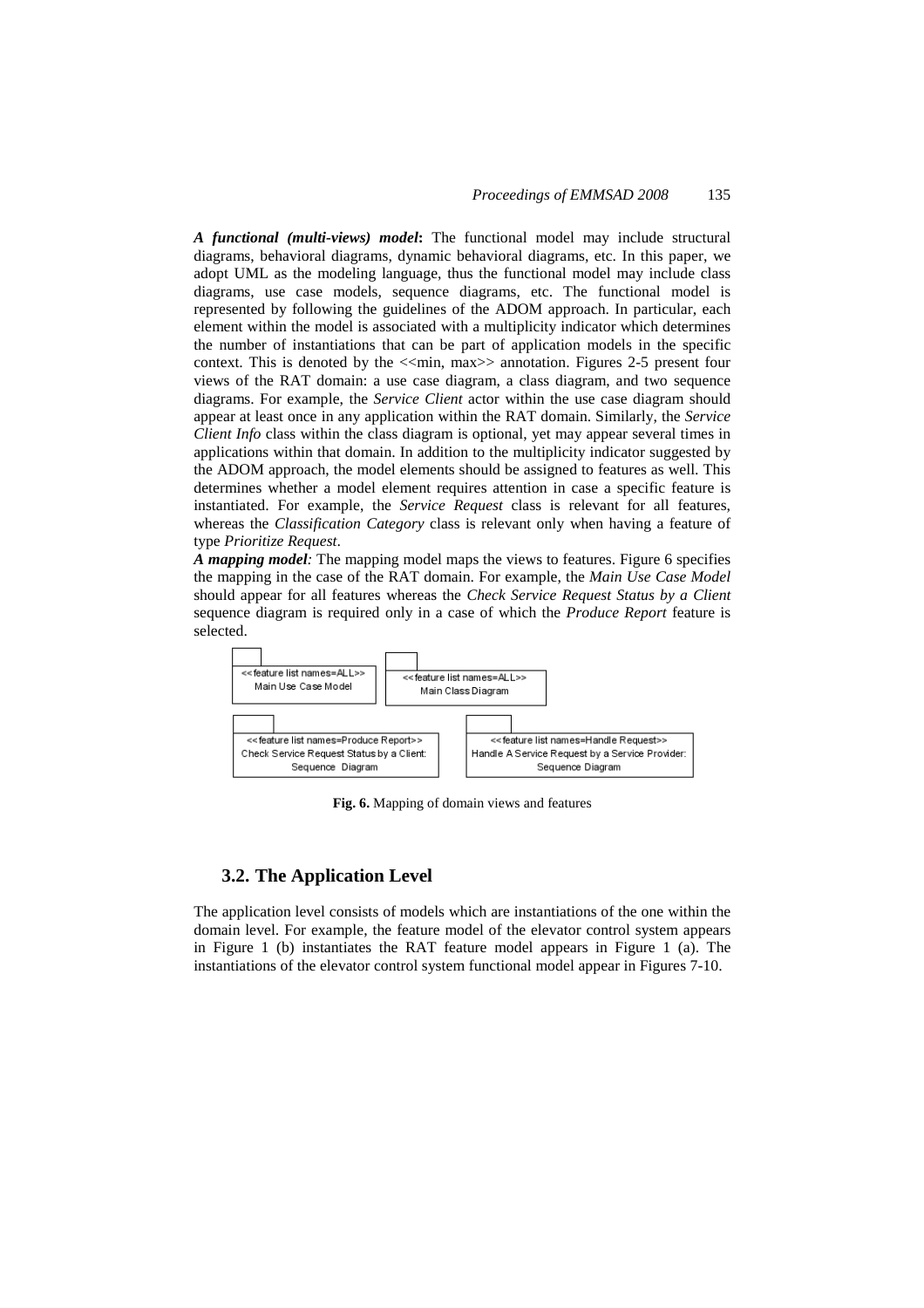









**Fig. 9.** A Handle Request For Elevator SD

In this case each of the model elements is classified according to the domain model element. For example, the *User* actor within the use case diagram appears in Figure 7 is classified as a *Service Client*, the *Request an Elevator* use case is classified as *Insert Request*, *Request For Floor* and *Request For Elevator* classes within the class diagram appears in Figure 8 are classified as *Service Request*. Note that additional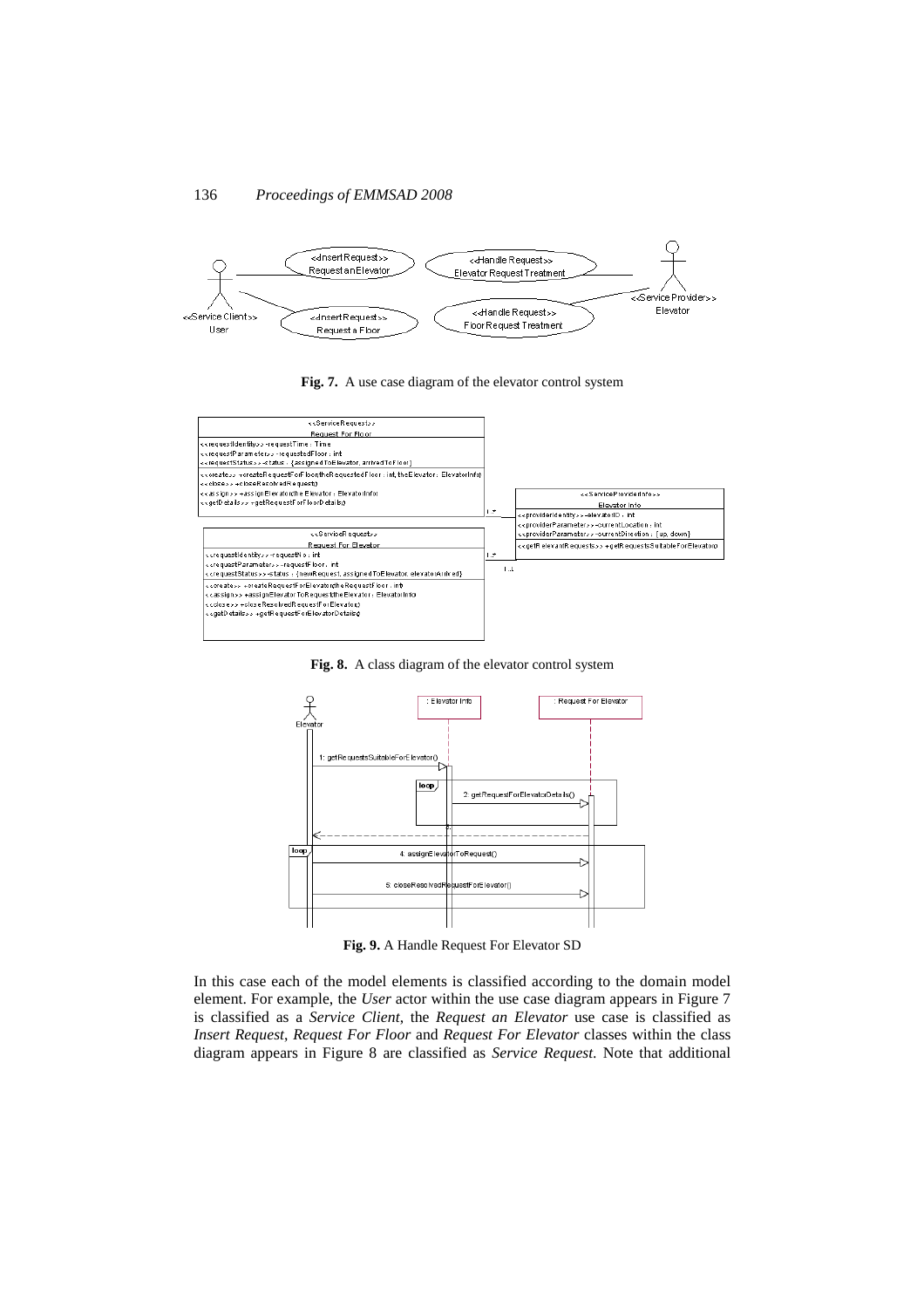features and additional model constructs can be defined within the application model even though these were not defined in the domain model. However, these additions should not contradict constrains defined within the domain model. This capability increases the support in systems variability within the domain.



**Fig. 10.** A Handle Request For Floor sequence diagram

# **3.3. The Modeling Paradigm**

When using the proposed method we opt for the following procedure. First, the designer should determine the domain of which the system-to-be is related to. Then the domain model is retrieved and serves as a guideline as well as a validation template. Note that we expect that the domain model is well-established. Next, the designer should examine the external point of view of the system by selecting the relevant features for the system and instantiates those. This model guides the designer of which features are mandatory and which are optional. Upon selecting and instantiating the selected features (and maybe add application specific ones), the designer should follows the mapping model for the selected features in order to provide the right set of views as determined by the domain model. In the case of the elevator control system, since the selected features were *Insert Request* and *Handle Request*, the required views are the *Main Use Case Model*, the *Main Class Diagram*, and the *Handle a Service by a Service Provider* sequence diagram. Note that since there are two instantiations of the *Handle Request*, there should be two instantiations of the *Handle a Service by a Service Provider* sequence diagram as appear in Figures 9-10.

When developing each of the views, the designer should follow the mapping to features as well. For example in the class diagram of the elevator control system (appear in Figure 8), a *Classification Category* class is redundant since the *Prioritize*  Request feature was not selected<sup>1</sup>. The instantiation of each model should be valid

 $\overline{a}$ 

<sup>&</sup>lt;sup>1</sup> Note that in the example only classes were classified by features, however, this can be done for each meta model element within the model (e.g., associations, attributes, and operations).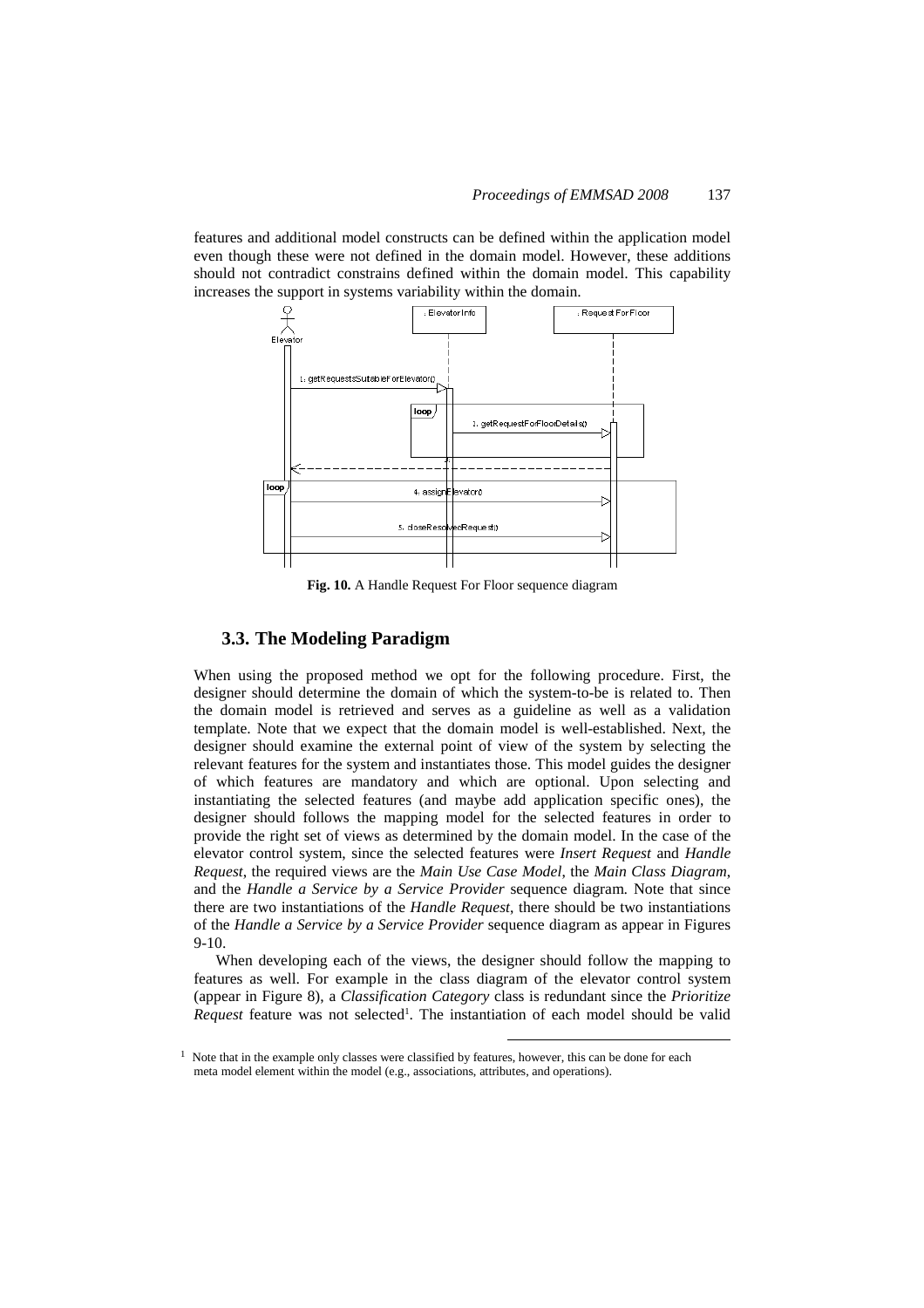with respect to the multiplicity indicator defined within the domain model (in case the associated feature was selected). Furthermore, as allowed by the ADOM approach each view may be enriched with application specific model constructs.

Having set the application model, or at any time during its development a validation procedure may be executed in order to verify the consistency and completeness of the application model with respect to the domain model. The procedure includes the following stages:

- 1. Omitting application specific elements (i.e., the elements that are not classified as domain elements)
- 2. Checking for each instantiation of a feature whether an instantiation of the related view instantiations are created (as defined within the mapping model).
- 3. Checking that no redundancies exist in case of a feature was not selected but the related model elements were instantiated.
- 4. Checking the various instantiated views for their adherence with their corresponding domain views following the principles defined by the ADOM approach.

When utilizing the proposed approach we advocate that we provide the system designer specification guidelines and tools for managing the adherence of the model with the pre-defined constraints and for managing the integration and consistency among the various views.

# **4. Summary**

In this paper we propose an approach for guiding system developers in specifying applications in multi-view environments. The approach is based on two domain engineering techniques, namely, feature modeling, and the Application-based Domain Modeling (ADOM) approach. We advocate that the integration of these techniques provides guidelines to system developers and a validation template for the entire system model. We set the procedure of working with the proposed approach and demonstrate its use via a case study.

We plan to further formalize the proposed approach and validation rules and to implement this within a CASE tool environment. In addition, we intend to conduct experiments to verify our conjecture regarding the extent to which the guidelines provided by the proposed approach help in achieving correct and complete specification of the desired applications.

### **Acknowledgement**

This work was partially funded by Deutsche Telekom Laboratories at Ben-Gurion University.